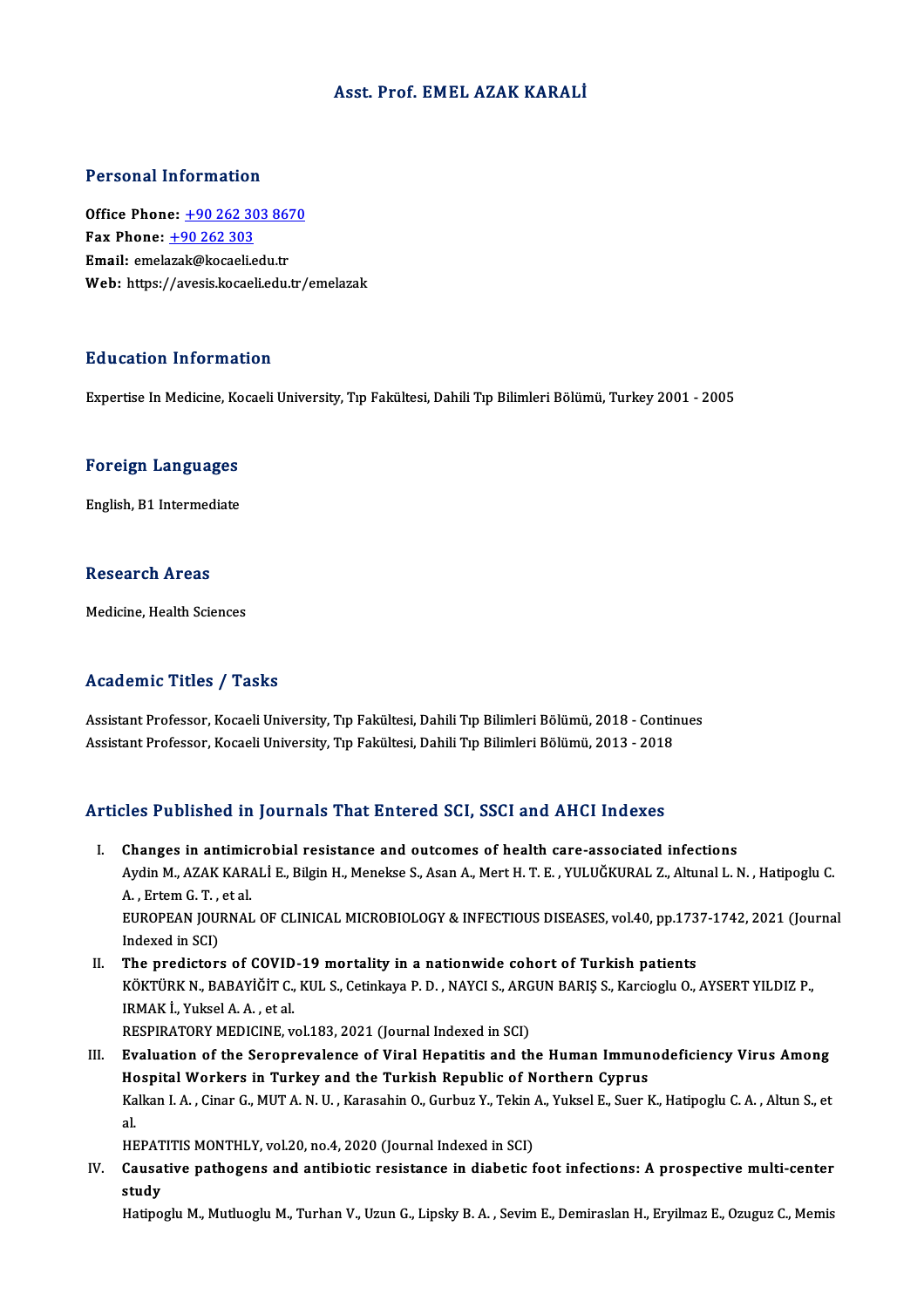A.,etal.

A., et al.<br>JOURNAL OF DIABETES AND ITS COMPLICATIONS, vol.30, no.5, pp.910-916, 2016 (Journal Indexed in SCI)<br>Mortality anodistans of Stanbulage saus, aunque basteromia: a prespective multisenter study.

A., et al.<br>JOURNAL OF DIABETES AND ITS COMPLICATIONS, vol.30, no.5, pp.910-916, 2016 (Journal Indexed in SC<br>V. Mortality predictors of Staphylococcus aureus bacteremia: a prospective multicenter study<br>Vilmag M. ELALDI N. B JOURNAL OF DIABETES AND ITS COMPLICATIONS, vol.30, no.5, pp.910-916, 2016 (Journal Indexed in SCI)<br>Mortality predictors of Staphylococcus aureus bacteremia: a prospective multicenter study<br>Yilmaz M., ELALDI N., Balkan I. I Morta<br>Yilmaz<br>, et al. Yilmaz M., ELALDI N., Balkan I. I. , Arslan F., Batirel A. A. , BAKICI M. Z. , GÖZEL M. G. , Alkan S., ÇELİK A., Yetkin M. A.<br>, et al.<br>ANNALS OF CLINICAL MICROBIOLOGY AND ANTIMICROBIALS, vol.15, 2016 (Journal Indexed in SC

, et al.<br>ANNALS OF CLINICAL MICROBIOLOGY AND ANTIMICROBIALS, vol.15, 2016 (Journal Indexed in SCI)<br>VI. Surgical site infection rates in 16 cities in Turkey: findings of the International Nosocomial Infection<br>Control Con ANNALS OF CLINICAL MICROBION<br>Surgical site infection rates<br>Control Consortium (INICC) Surgical site infection rates in 16 cities in Turkey: findings of the International Nosocomial Infection<br>Control Consortium (INICC)<br>Leblebicioglu H., ERBEN N., Rosenthal V. D. , ŞENER A., Uzun C., Senol G., ERSÖZ G., DEMİR

**Contro**<br>Leblebio<br>A., et al. Leblebicioglu H., ERBEN N., Rosenthal V. D. , ŞENER A., Uzun C., Senol G., ERSÖZ G., DEMİRDAL T., Duy<br>A., et al.<br>AMERICAN JOURNAL OF INFECTION CONTROL, vol.43, no.1, pp.48-52, 2015 (Journal Indexed in SCI)<br>International Ne

AMERICAN JOURNAL OF INFECTION CONTROL, vol.43, no.1, pp.48-52, 2015 (Journal Indexed in SCI)

- A., et al.<br>AMERICAN JOURNAL OF INFECTION CONTROL, vol.43, no.1, pp.48-52, 2015 (Journal Indexed in SCI)<br>VII. International Nosocomial Infection Control Consortium (INICC) national report on device-associated<br>infection rate International Nosocomial Infection Control Consortium (INICC) national report on device-associate<br>infection rates in 19 cities of Turkey, data summary for 2003-2012<br>Leblebicioglu H., ERBEN N., Rosenthal V. D. , Atasay B., i<mark>nfe</mark><br>Leble<br>et al. Leblebicioglu H., ERBEN N., Rosenthal V. D. , Atasay B., Erbay A., ÜNAL S., Senol G., Willke A., Ozgultekir<br>et al.<br>ANNALS OF CLINICAL MICROBIOLOGY AND ANTIMICROBIALS, vol.13, 2014 (Journal Indexed in SCI)<br>Withdrawal of Sta et al.<br>ANNALS OF CLINICAL MICROBIOLOGY AND ANTIMICROBIALS, vol.13, 2014 (Journal Indexed in SCI)<br>VIII. Withdrawal of Staphylococcus aureus from intensive care units in Turkey
- Erdem H., DİZBAY M., Karabey S., KAYA S., DEMİRDAL T., Koksal I., Inan A., Erayman I., Ak O., ULU KILIÇ A., et al. AMERICAN JOURNAL OF INFECTION CONTROL, vol.41, no.11, pp.1053-1058, 2013 (Journal Indexed in SCI)

#### Articles Published in Other Journals

rticles Published in Other Journals<br>I. Evaluation of HCV-Core Antigen in Diagnosis of Chronic Hepatitis C Patients under Direct-Acting<br>Antivizel Trectment Antiviral Treatment<br>Evaluation of HCV-C<br>Antiviral Treatment<br>TOVCAP DENIZ MARK Evaluation of HCV-Core Antigen in Diagnosis of Chronic Hepat<br>Antiviral Treatment<br>TOYGAR DENİZ M., AKHAN S., SAYAN M., Tamer G. S. , AZAK KARALİ E.<br>VIRAL HERATIT DERGISLYIRAL HERATITIS JOURNAL YOL28 no 1 nn . Antiviral Treatment<br>TOYGAR DENİZ M., AKHAN S., SAYAN M., Tamer G. S. , AZAK KARALİ E.<br>VIRAL HEPATIT DERGISI-VIRAL HEPATITIS JOURNAL, vol.28, no.1, pp.25-31, 2022 (Journal Indexed in ESCI)<br>Ayyaroness of influenze and nnoumo

TOYGAR DENIZ M., AKHAN S., SAYAN M., Tamer G. S., AZAK KARALI E.<br>VIRAL HEPATIT DERGISI-VIRAL HEPATITIS JOURNAL, vol.28, no.1, pp.25-31, 2022<br>II. Awareness of influenza and pneumococcal vaccines in diabetic patients<br>SÖZEN M VIRAL HEPATIT DERGISI-VIRAL HEPATITIS JOURNAL, vol.28, no.1, pp.25-31, 2022 (Journal Indexed in ESCI)<br><mark>Awareness of influenza and pneumococcal vaccines in diabetic patients</mark><br>SÖZEN M., PEKER KARATOPRAK A., Demirhan Y., Nasi Awareness of influenza an<br>SÖZEN M., PEKER KARATOPR.<br>Tarkun I., KÖKSALAN D., et al.<br>JOUPNAL OF DIAPETES AND I SÖZEN M., PEKER KARATOPRAK A., Demirhan Y., Nasirlier G. C. , SELEK A., GEZER E., Cet<br>Tarkun I., KÖKSALAN D., et al.<br>JOURNAL OF DIABETES AND METABOLIC DISORDERS, 2021 (Journal Indexed in ESCI)<br>Treatment Eunerianse in Patie Tarkun I., KÖKSALAN D., et al.<br>JOURNAL OF DIABETES AND METABOLIC DISORDERS, 2021 (Journal Indexed in ESCI)<br>III. Treatment Experience in Patients with COVID-19: Preliminary Results from Kocaeli Turkey<br>AKHAN S. MUTLU B. AZAK

JOURNAL OF DIABETES AND METABOLIC DISORDERS, 2021 (Journal Indexed in ESCI)<br>Treatment Experience in Patients with COVID-19: Preliminary Results from Kocaeli Turkey<br>AKHAN S., MUTLU B., AZAK KARALİ E., BAŞYİĞİT İ., BOYACI H. Treatment Experience in Patie<br>AKHAN S., MUTLU B., AZAK KARA<br>KARADENİZLİ A., SAYAN M., et al.<br>Kasasli Madisal Jaurnal val 10, 20 AKHAN S., MUTLU B., AZAK KARALI E., BAŞYIĞİT İ., BOYACI H., ARGUN BARIŞ S.<br>KARADENİZLİ A., SAYAN M., et al.<br>Kocaeli Medical Journal, vol.10, 2021 (Refereed Journals of Other Institutions)<br>Febril Nötnenenik Hestelenden İrel KARADENİZLİ A., SAYAN M., et al.<br>IV. Febril Medical Journal, vol.10, 2021 (Refereed Journals of Other Institutions)<br>IV. Febril Nötropenik Hastalardan İzole Edilen mikroorganizmaların Dağılımı ve Antimikrobiyal<br>Duvarlılıkla

- Kocaeli Medical Journal, vol.10, 2021 (Refereed Journ<br>Febril Nötropenik Hastalardan İzole Edilen mik<br>Duyarlılıkları: Altı Yıllık Bir Gözlemin Sonuçları<br>Yavla B.D., 474K KARALLE, MUTU U.R. DÜNDAR D Febril Nötropenik Hastalardan İzole Edilen mi<br>Duyarlılıkları: Altı Yıllık Bir Gözlemin Sonuçlar<br>Yayla B. D. , AZAK KARALİ E., MUTLU B., DÜNDAR D.<br>Klimik Dergisi vel 32 nn 71 77 2019 (Journal Index Duyarlılıkları: Altı Yıllık Bir Gözlemin Sonuçları<br>Yayla B. D. , AZAK KARALİ E., MUTLU B., DÜNDAR D.<br>Klimik Dergisi, vol.32, pp.71-77, 2019 (Journal Indexed in ESCI)<br>Distribution and Antimisrabial Sonsitivity of Misroersan
- Yayla B. D. , AZAK KARALİ E., MUTLU B., DÜNDAR D.<br>Klimik Dergisi, vol.32, pp.71-77, 2019 (Journal Indexed in ESCI)<br>V. Distribution and Antimicrobial Sensitivity of Microorganisms Isolated From Febrile Neutropenic<br>Patie Klimik Dergisi, vol.32, pp.71-77, 2019 (Journal Inc<br>Distribution and Antimicrobial Sensitivity of<br>Patients: Results of A Six-Year Observation<br>Yayla B D - Agak E - MITHU B - DÜNDAR D Distribution and Antimicrobial Sensiti<br>Patients: Results of A Six-Year Observ<br>Yayla B. D., Azak E., MUTLU B., DÜNDAR D.<br>VI IMIX IOUPNAL vel 32 no 1 nn 71 77 20 Patients: Results of A Six-Year Observation<br>Yayla B. D. , Azak E., MUTLU B., DÜNDAR D.<br>KLIMIK JOURNAL, vol.32, no.1, pp.71-77, 2019 (Journal Indexed in ESCI) Yayla B. D. , Azak E., MUTLU B., DÜNDAR D.<br>KLIMIK JOURNAL, vol.32, no.1, pp.71-77, 2019 (Journal Indexed in ESCI)<br>VI. Hand Hygiene Compliance in Some Intensive Care Units of Turkey: Results of Multicentre Asklepeion<br>St

## KLIMIF<br>Hand<br>Study<br>Opal A Hand Hygiene Compliance in Some Intensive Care Units of Turkey: Results of Multicentre Asklep<br>Study<br>Onal A. U. , AKSOY F., AZAK KARALİ E., MERİÇ KOÇ M., Ceviker S. A. , Hatipoglu C. A. , Gozukucuk R., Sehmen E.,<br>Hayrly K.

Study<br>Onal A. U. , AKSOY F., AZAK KARALİ E., MERİÇ KOÇ M., Ceviker S. A. , Hatipoglu C. A. , Gozukucuk R., Sehmen E.,<br>Ugurlu K., Senol G., et al. Onal A. U. , AKSOY F., AZAK KARALİ E., MERİÇ KOÇ M., Ceviker S. A. , Hatipoglu C. A. , Gozukucuk R., Sehmen E.,<br>Ugurlu K., Senol G., et al.<br>MEDITERRANEAN JOURNAL OF INFECTION MICROBES AND ANTIMICROBIALS, vol.7, 2018 (Journ

Ugurlu<br>MEDI<br>ESCI)<br>Gunne

ESCI)<br>VII. Current Diagnosis and Treatment Approach to Sepsis AkinA.,AlpE.,ALTINDİŞM.,AZAKKARALİE.,BatirelA.,ÇAĞY.,DurmusG.,KepenekKurtE.,SagirogluP.,Ture Z.,et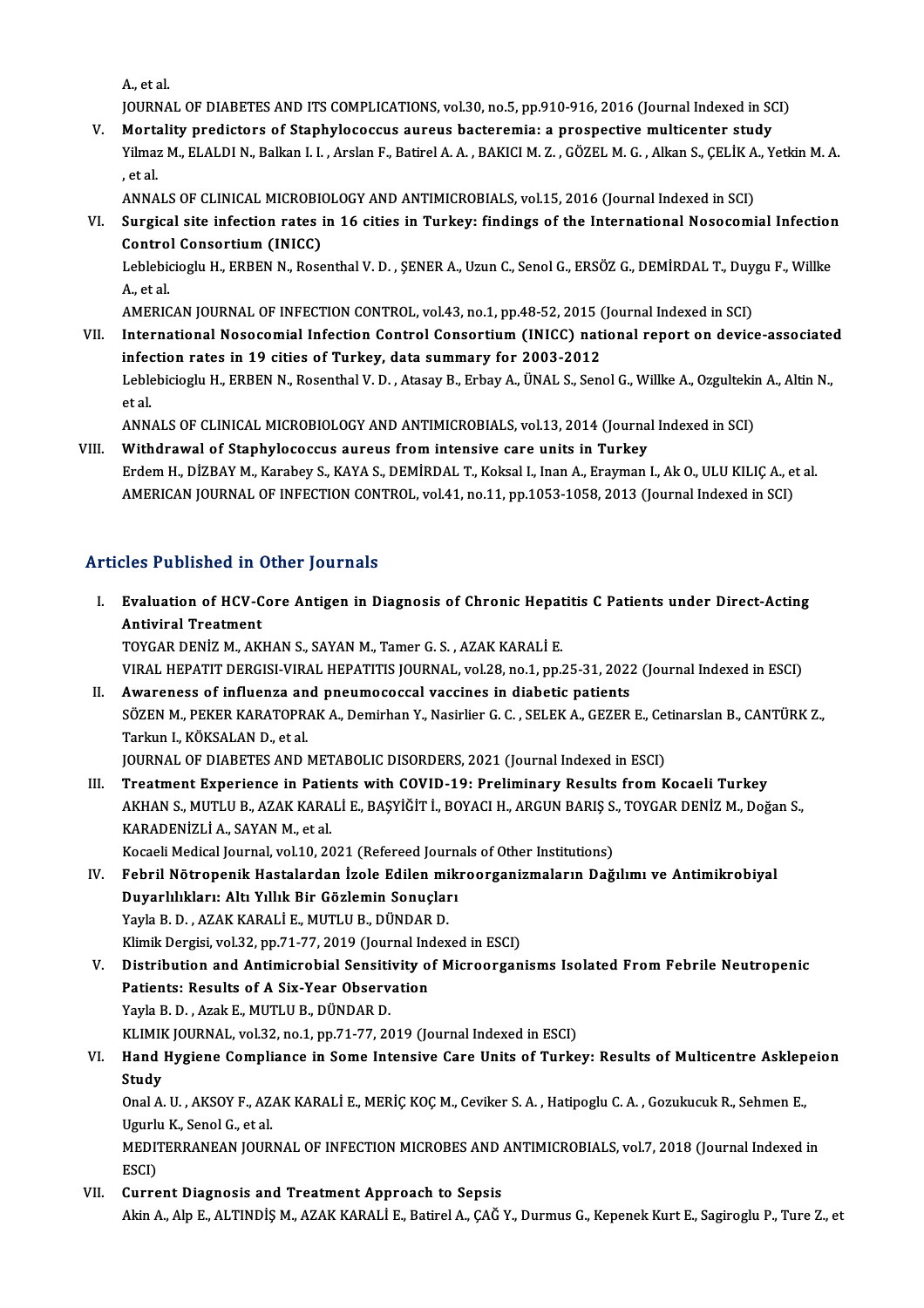al.

al.<br>MEDITERRANEAN JOURNAL OF INFECTION MICROBES AND ANTIMICROBIALS, vol.7, 2018 (Journal Indexed in<br>ESSI) al.<br>MEDI<sup>.</sup><br>ESCI)<br>Plasm MEDITERRANEAN JOURNAL OF INFECTION MICROBES AND ANTIMICROBIALS, vol.7, 2018 (Journal Indexed<br>ESCI)<br>VIII. Plasmodium falciparum Malaria of Foreign-Origin in Kocaeli Province: Assessment of 16 Cases<br>Sangin Altunal: E. Armiag

- ESCI)<br>Plasmodium falciparum Malaria of Foreign-Origin in Kocaeli<br>Sargin-Altunok E., Aynioglu A., AZAK KARALİ E., MUTLU B., Willke A.<br>KLIMIK JOUPNAL, vel 39, no 2, nn 96,99,2016 (Journal Indoved in L Plasmodium falciparum Malaria of Foreign-Origin in Kocaeli Pro<br>Sargin-Altunok E., Aynioglu A., AZAK KARALİ E., MUTLU B., Willke A.<br>KLIMIK JOURNAL, vol.29, no.2, pp.86-89, 2016 (Journal Indexed in ESCI)<br>Pogila İEN 2b ile to Sargin-Altunok E., Aynioglu A., AZAK KARALİ E., MUTLU B., Willke A<br>KLIMIK JOURNAL, vol.29, no.2, pp.86-89, 2016 (Journal Indexed in<br>IX. Pegile İFN 2b ile tedavi edilen akut hepatit C olgu sunumu
- KLIMIK JOURNAL, vol.29, no.2, pp.86-89, 2016<br>Pegile İFN 2b ile tedavi edilen akut hepat<br>AKHAN S., AZAK KARALİ E., VAHABOĞLU M. H.<br>Viral Hapatit Dergisi 2005 (National Nap Befa Pegile İFN 2b ile tedavi edilen akut hepatit C olgu sun<br>AKHAN S., AZAK KARALİ E., VAHABOĞLU M. H.<br>Viral Hepatit Dergisi, 2005 (National Non-Refereed Journal)<br>Hepatit B.ve G kainfeksiyonu olan negile interferen v.
- AKHAN S., AZAK KARALİ E., VAHABOĞLU M. H.<br>Viral Hepatit Dergisi, 2005 (National Non-Refereed Journal)<br>X. Hepatit B ve C koinfeksiyonu olan pegile interferon ve ribavirin tedavisi olgu sunumu<br>AKHAN S. AZAK KARALİ E. VII UĞK Viral Hepatit Dergisi, 2005 (National Non-Re<br>Hepatit B ve C koinfeksiyonu olan pegil<br>AKHAN S., AZAK KARALİ E., YULUĞKURAL Z.<br>Viral Hepatit Dergisi, 2005 (National Non-Be Hepatit B ve C koinfeksiyonu olan pegile interferon v<br>AKHAN S., AZAK KARALİ E., YULUĞKURAL Z.<br>Viral Hepatit Dergisi, 2005 (National Non-Refereed Journal)

# Viral Hepatit Dergisi, 2005 (National Non-Refereed Journal)<br>Refereed Congress / Symposium Publications in Proceedings

- I. Türkiye'de Hastanelerde El Hijyeni UyumOranları AsklepionÇalışmasının Sonuçları TÜCÜ ÖÖNETCES 7 GYMPOSTUM T ÜBREÜLEME IN TTÖCCÜMES<br>Türkiye'de Hastanelerde El Hijyeni Uyum Oranları AsklepionÇalışmasının Sonuçları<br>UYAN ÖNAL A., AKSOY F., AZAK KARALİ E., MERİÇ KOÇ M., alkan çeviker s., ATAMAN HATİPOĞLU Ç Türkiye'de Hastanelerde El Hijye:<br>UYAN ÖNAL A., AKSOY F., AZAK KARA<br>R., sehmen e., uğurlu k., güneş ş., et al.<br>7. TÜRKİVE EKMUD ULUSLARARASLK UYAN ÖNAL A., AKSOY F., AZAK KARALİ E., MERİÇ KOÇ M., alkan ç<br>R., sehmen e., uğurlu k., güneş ş., et al.<br>7. TÜRKİYE EKMUD ULUSLARARASI KONGRESİ, 3 - 08 May 2018<br>Kliniğimizde diyebetik ayek enfeksiyeny tanısıyla yetan bı R., sehmen e., uğurlu k., güneş ş., et al.<br>7. TÜRKİYE EKMUD ULUSLARARASI KONGRESİ, 3 - 08 May 2018<br>II. Kliniğimizde diyabetik ayak enfeksiyonu tanısıyla yatan hastaların değerlendirilmesi: iki yıllık<br>retrospektif anali
- 7. TÜRKİYE EKMUD U<br>Kliniğimizde diyabe<br>retrospektif analiz<br>Kabuksu S. AZAK KAL Kliniğimizde diyabetik ayak enfeksiyonu tan<br>retrospektif analiz<br>Kabukçu S., AZAK KARALİ E., GÜLER Ö., MUTLU B.<br>V. Ulusel Divebetik Avek İnfeksiyenler: Simpezzur retrospektif analiz<br>Kabukçu S., AZAK KARALİ E., GÜLER Ö., MUTLU B.<br>V. Ulusal Diyabetik Ayak İnfeksiyonları Simpozyumu, İzmir, Turkey, 3 - 06 May 2018<br>Püsün İnsele Bul

- Kabukçu S., AZAK KARALİ E., GÜLER Ö., MUTLU B.<br>V. Ulusal Diyabetik Ayak İnfeksiyonları Simpozyumu, İzmir, Tı<br>III. **Düşün İncele Bul**<br>MUTLU B., GÜLER Ö., SARI S., KOCABIYIK Ö., AZAK KARALİ E. V. Ulusal Diyabetik Ayak İnfeksiyonları Simpozyumu, İzmir, T<br>Düşün İncele Bul<br>MUTLU B., GÜLER Ö., SARI S., KOCABIYIK Ö., AZAK KARALİ E.<br>YIV. TÜRK KLİNİK MİKRORİYOLOJİ VE İNEEKSİYON HASTALI Düşün İncele Bul<br>MUTLU B., GÜLER Ö., SARI S., KOCABIYIK Ö., AZAK KARALİ E.<br>XIX. TÜRK KLİNİK MİKROBİYOLOJİ VE İNFEKSİYON HASTALIKLARI KONGRESİ, Antalya, Turkey, 28 - 31 March<br>2018 MUTL<br>XIX. TI<br>2018<br>Kandi XIX. TÜRK KLİNİK MİKROBİYOLOJİ VE İNFEKSİYON HASTALIKLARI KONGRESİ, Antalya, Turkey, 28 - 31 N<br>2018<br>IV. Kandidemi: Candida Albicans ve Albicans DışıCandida Türlerindeki Değişimin 11 Yıllık Seyri<br>274K KARALLE CÜLERÖ TOVCAR
- 2018<br>IV. Kandidemi: Candida Albicans ve Albicans DışıCandida Türlerindeki Değişimin 11 Yıllık Seyri<br>AZAK KARALİ E., GÜLER Ö., TOYGAR DENİZ M., MUTLU B. XIX.TÜRKKLİNİKMİKROBİYOLOJİVEİNFEKSİYONHASTALIKLARIKONGRES,Antalya,Turkey,28 -31March 2018
- AZAK KARALİ E., GÜLER Ö., TOYGAR DENİZ M., MUTLU B.<br>XIX. TÜRK KLİNİK MİKROBİYOLOJİ VE İNFEKSİYON HASTALIKLA<br>V. Kan Kültüründe Nadir Üreyen MikroorganizmalaraBakış<br>CÜLER Ö. TOYCAR DENİZ M. AZAK KARALİ E. MUTLU B XIX. TÜRK KLİNİK MİKROBİYOLOJİ VE İNFEKSİYON HAST.<br>**Kan Kültüründe Nadir Üreyen Mikroorganizmalara**<br>GÜLER Ö., TOYGAR DENİZ M., AZAK KARALİ E., MUTLU B.<br>YIV. TÜRK KLİNİK MİKROBİYOLOJİ VE İNEEKSİYON HAST. XIX. TÜRK KLİNİK MİKROBİYOLOJİ VE İNFEKSİYON HASTALIKLARI KONGRESİ, Antalya, Turkey, 28 - 31 March<br>2018 GÜLER Ö., TOYGAR DENİZ M., AZAK KARALİ E., MUTLU B. XIX. TÜRK KLİNİK MİKROBİYOLOJİ VE İNFEKSİYON HASTALIKLARI KONGRESİ, Antalya, Turkey, 28 -<br>2018<br>VI. Bir Üniversite Hastanesinde Streptococcuspyogenes'e Bağlı Gıda Kaynaklı Salgın Analizi<br>27AK KABALLE MERİC KOCM, DUYMAZ E.Z.
- 2018<br>Bir Üniversite Hastanesinde Streptococcuspyogenes'e Bağlı Gıda Kaynaklı Salgın Analizi<br>AZAK KARALİ E., MERİÇ KOÇ M., DUYMAZ F. Z. , Altındağ Okekar N., ÇAĞLAYAN Ç., KARADENİZLİ A.<br>YIV TÜRK KLINİK MİKRORİYOLOJİ VE İNEE Bir Üniversite Hastanesinde Streptococcuspyogenes'e Bağlı Gıda Kaynaklı Salgın Analizi<br>AZAK KARALİ E., MERİÇ KOÇ M., DUYMAZ F. Z. , Altındağ Okekar N., ÇAĞLAYAN Ç., KARADENİZLİ A.<br>XIX. TÜRK KLİNİK MİKROBİYOLOJİ VE İNFEKSİY AZAK KARALİ E., MERİÇ KOÇ M., DUYMAZ F. Z. , Altındağ Okekar N., ÇAĞLAYAN Ç., KARADENİZLİ A.<br>XIX. TÜRK KLİNİK MİKROBİYOLOJİ VE İNFEKSİYON HASTALIKLARI KONGRESİ, Antalya, Turkey, 28 - 31 March<br>2018 XIX. TÜRK KLİNİK MİKROBİYOLOJİ VE İNFEKSİYON HASTALIKLARI KON<br>2018<br>VII. Profilaktik İzoniyazid Kullanımına Bağlı İlaç Ateşi:Olgu Sunumu<br>TOVCAR DENİZ M. AZAK KARALLE
- 2018<br>Profilaktik İzoniyazid Kullanımıı<br>TOYGAR DENİZ M., AZAK KARALİ E.<br>YIV. TÜRK KLİNİK MİKRORİYOLOJİ Y Profilaktik İzoniyazid Kullanımına Bağlı İlaç Ateşi:Olgu Sunumu<br>TOYGAR DENİZ M., AZAK KARALİ E.<br>XIX. TÜRK KLİNİK MİKROBİYOLOJİ VE İNFEKSİYON HASTALIKLARI KONGRES, Antalya, Turkey, 28 - 31 March 2018<br>Bir Voğun Bakım Ünitesi TOYGAR DENİZ M., AZAK KARALİ E.<br>XIX. TÜRK KLİNİK MİKROBİYOLOJİ VE İNFEKSİYON HASTALIKLARI KONGRES, Antalya, Turkey, 28 - 31 Maı<br>VIII. Bir Yoğun Bakım Ünitesinde Candida Türleri ileGelişen Sağlık Bakımı ile İlişkili Enf

### XIX. TÜRK KLİNİK MİKROBİYOLOJİ VE İNF<br>Bir Yoğun Bakım Ünitesinde Candida<br>BeşYıllık Verilerin Değerlendirilmesi<br>AZAK KARALİ E. CÜLER Ö. MERİÇ KOÇM VIII. Bir Yoğun Bakım Ünitesinde Candida Türleri ileGelişen Sağlık Bakımı ile İlişkili Enfeksiyonlar:<br>BeşYıllık Verilerin Değerlendirilmesi<br>AZAK KARALİ E., GÜLER Ö., MERİÇ KOÇ M., WİLLKE A. BeşYıllık Verilerin Değerlendirilmesi<br>AZAK KARALİ E., GÜLER Ö., MERİÇ KOÇ M., WİLLKE A.<br>XIX. TÜRK KLİNİK MİKROBİYOLOJİ VE İNFEKSİYON HASTALIKLARI KONGRESİ, Antalya, Turkey, 28 - 31 March<br>2018 AZAK<br>XIX. TI<br>2018 IX. Olası hepatik toksokariyaz Olgu sunumu

- AZAK KARALİ E., ALTUNOK E., AKHAN S. 16.Türk Klinik Mikrobiyoloji ve İnfeksiyon Hastalıkları Kongresi,Antalya, 2013, Turkey, 13 - 17 March 2013
- X. Response to interferon alpha in chronic hepatitis B with and without precoremutant strain